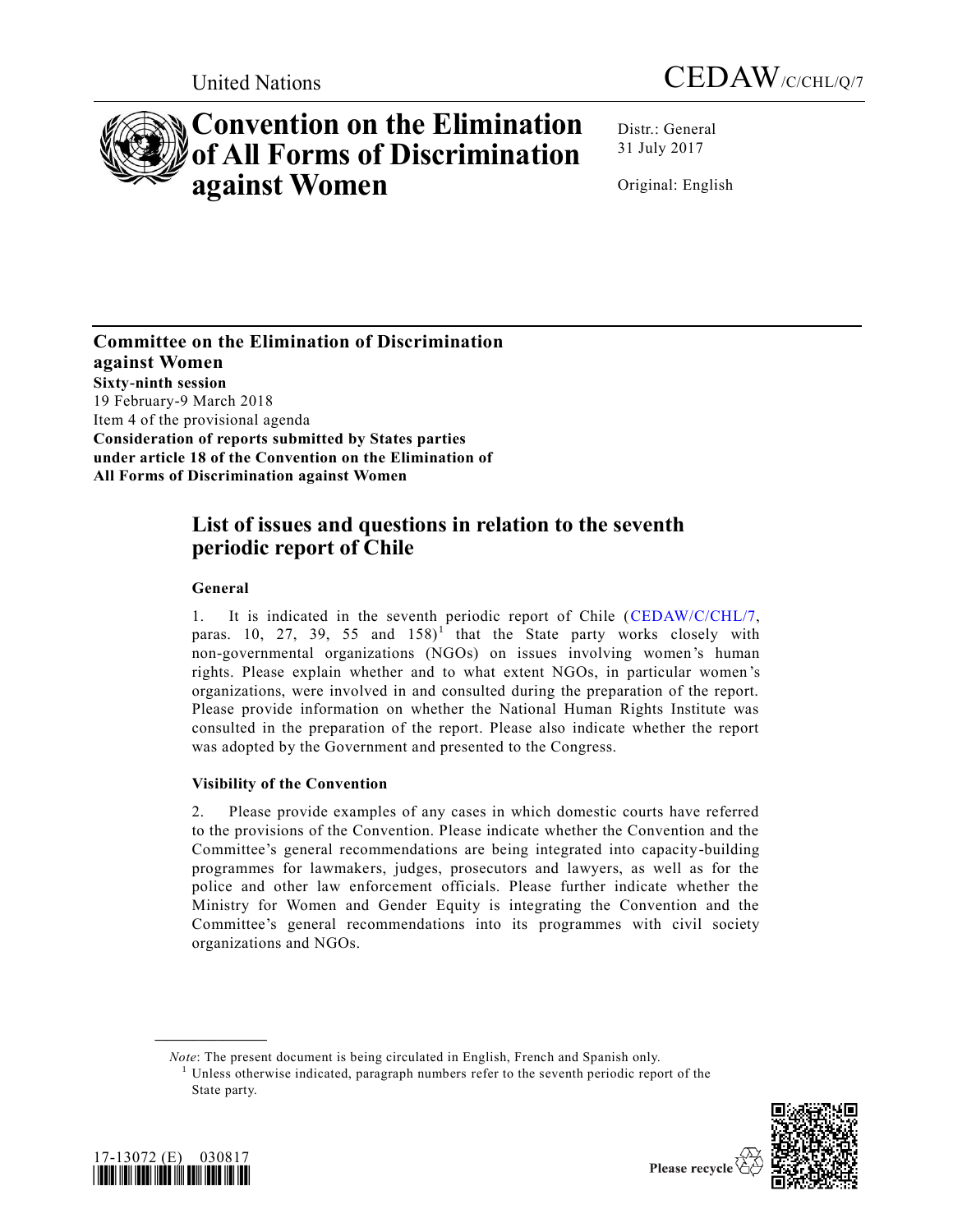#### **Constitutional, legislative and institutional framework**

3. In the report, it is indicated (para. 43) that the draft Act (bill No. 2667 -10) approving the ratification of the Optional Protocol to the Convention is at the second procedural stage in the Senate. Please provide updated information on the current status of the draft. Please also provide updated information on any other legislative measures taken since the submission of the report.

4. It is indicated in the report (para. 5) that "equity is a means for achieving equality", which is not consistent with the Convention. It is further indicated (para. 3) that the Office of the Minister and Secretary-General of Government, in consultation with international organizations, is coordinating the preparation of draft amendments to Act No. 20.609 on measures against discrimination of women. Please clarify the State party's understanding of the concept of equality in line with the Convention and provide information on measures taken to implement the Committee's previous recommendation [\(CEDAW/C/CHL/CO/5-6,](https://undocs.org/CEDAW/C/CHL/CO/5) para. 11). In accordance with the State party's obligations under articles 1 and 2 of the Convention and in line with target 5.1 of the Sustainable Development Goals, to end all forms of discrimination against all women and girls everywhere, please provide updated information on the current status of the amendments and indicate whether they are consistent with the Convention and target 5.1. Please indicate which international organizations were consulted in the preparation of the amendments.

5. According to the report (para. 4), under article 1 of Act No. 20.820 creating the Ministry for Women and Gender Equity, the Ministry shall work on "the design, coordination and evaluation of policies, plans and programmes for promoting gender equity and equal rights and eliminating all forms of arbitrary discrimination against women". Please clarify what is meant by "arbitrary discrimination against women". Please indicate whether the Ministry for Women and Gender Equity has elaborated a plan on gender equality.

#### **Access to justice**

6. Please describe the measures taken to enhance women's legal literacy and awareness of their rights, including by making information available in the relevant languages, and to create the conditions necessary for women to have access to justice and claim their rights. Please indicate if women with low incomes have adequate access to good-quality representation in regard to legal aid. Please provide information about legal aid in all areas of law and the judicial remedies available to women, including women in rural areas and indigenous women; please also indicate whether women with disabilities have access to justice and good-quality representation. Please provide examples of any cases in which domestic courts have referred to the provisions of the Convention.

#### **National machinery for the advancement of women**

7. It is mentioned in the report (paras. 7 and 8) that, in 2015, the State party established the Ministry for Women and Gender Equity, the Council of Ministers for Gender Equality, the National Service for Women and Gender Equality and the Regional Commissions on Gender Equity to promote the mainstreaming of gender equality and apply a gender perspective across all State policies and activities. Please provide detailed information on the mandate, the human, technical and financial resources and the current gender composition of the above-mentioned bodies, as well as information on the coordination mechanisms in place to accomplish their mandates. Please also indicate whether the Office of the Undersecretary for Human Rights (para. 9) incorporates a gender perspective in its programmes and activities.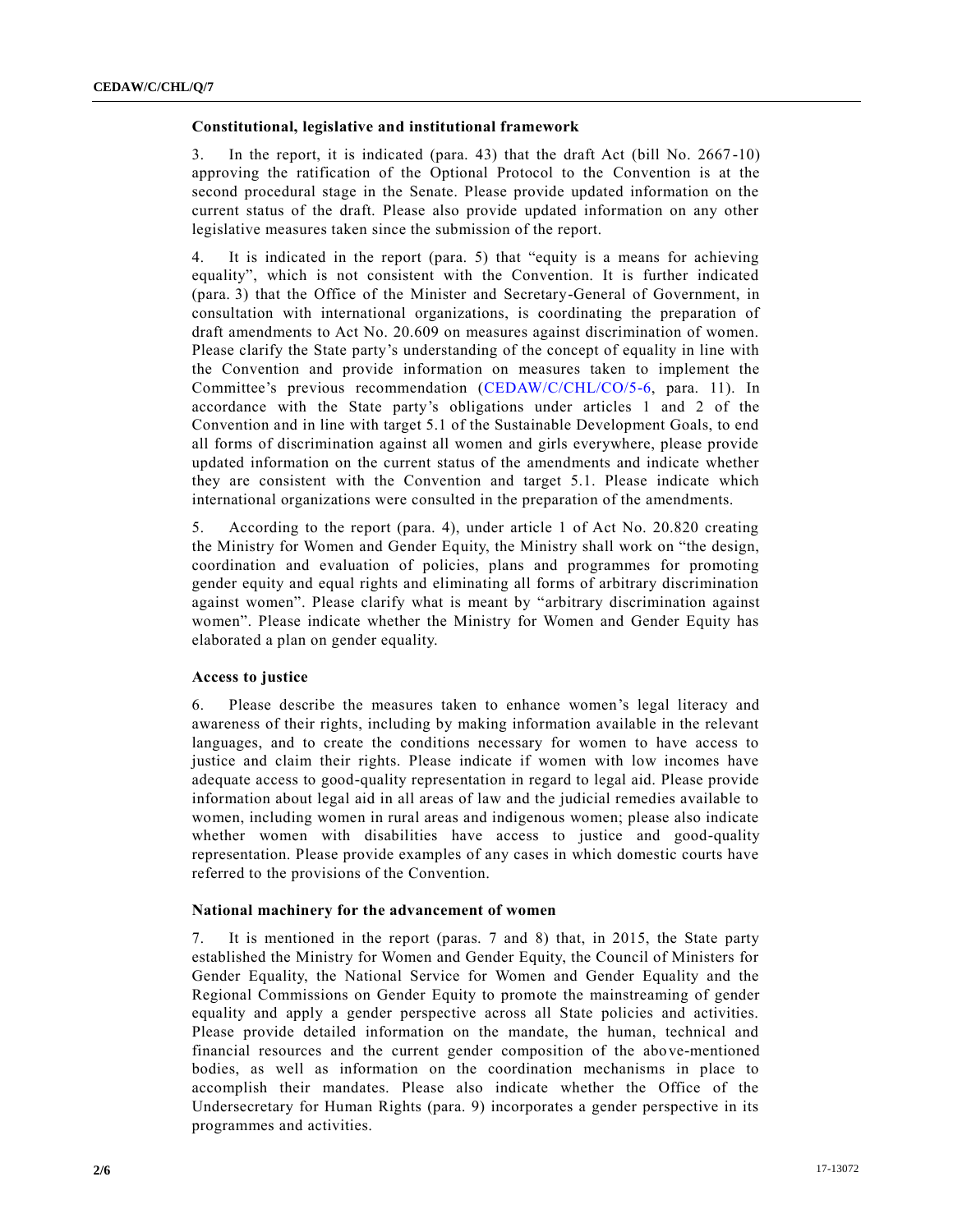#### **Temporary special measures**

8. It is stated in the report (para. 48) that, under article 4 of Act No. 20.820, the Ministry for Women and Gender Equity has a mandate to propose temporary measures, plans and programmes to attain substantive gender equality. Please provide specific examples of such measures, their inclusion in national policies and programmes and their concrete implementation with a view to promoting and accelerating the realization of substantive equality between women and men, in line with article 4 of the Convention and the Committee's general recommendation No. 25 (2004) on temporary special measures.

#### **Violence against women**

9. According to the report (para. 28), bill No. 9279-07, prepared by the State party to amend Act No. 20.066 on domestic violence, is currently before the Congress. Please provide updated information on the current status and the content of the amendments to the Criminal Code on addressing violence against women, making sexual harassment in the street an offence and broadening the scope of existing provisions on femicide (paras. 26, 28 and 29).

10. It is indicated in the report (para. 24) that the Ministry for Women and Gender Equity is developing a data and statistics bank on violence against women. Please provide updated information on the current status of the database.

# **Trafficking and exploitation of prostitution**

11. Please provide information on the assessment of the implementation of the national plan of action against human trafficking, 2013-2015 (paras. 55 and 61). Please indicate what specific measures have been taken to prevent trafficking for the purposes of sexual exploitation and forced labour of indigenous women and girls and women migrant workers. Please provide information on the prevalence of prostitution in the State party, the relevant legal framework and programmes for women wishing to leave prostitution, including by providing them with alternative income-generating opportunities and social reintegration programmes, as well on measures to reduce demand for prostitution. Please also indicate whether measures are in place to tackle violence against women in prostitution, including to support those wishing to seek remedies such as free legal aid and good-quality representation. Furthermore, please provide data on the number of complaints, investigations, prosecutions and convictions on the grounds of exploitation of prostitution and violence against women in prostitution.

# **Participation in political and public life**

12. It is indicated in the report (para. 75) that Act No. 20.840 (2015) replaced the binominal electoral system with an inclusive system of proportional representation and introduced a gender parity requirement for lists of candidates. Please provide information on the impact of the Act on women's participation in political and public life. Please also provide information on measures taken to improve women 's participation in political and public life at the local level. Please indicate whether any measures are in place to increase the representation of women within the diplomatic service. Please indicate what measures have been taken to address the barriers preventing indigenous and rural women from enjoying full and equal participation in political and public life and decision-making. Please provide further information on the programme on women's participation in political and public life and the leadership training schools (paras. 78 and 79) and their impact.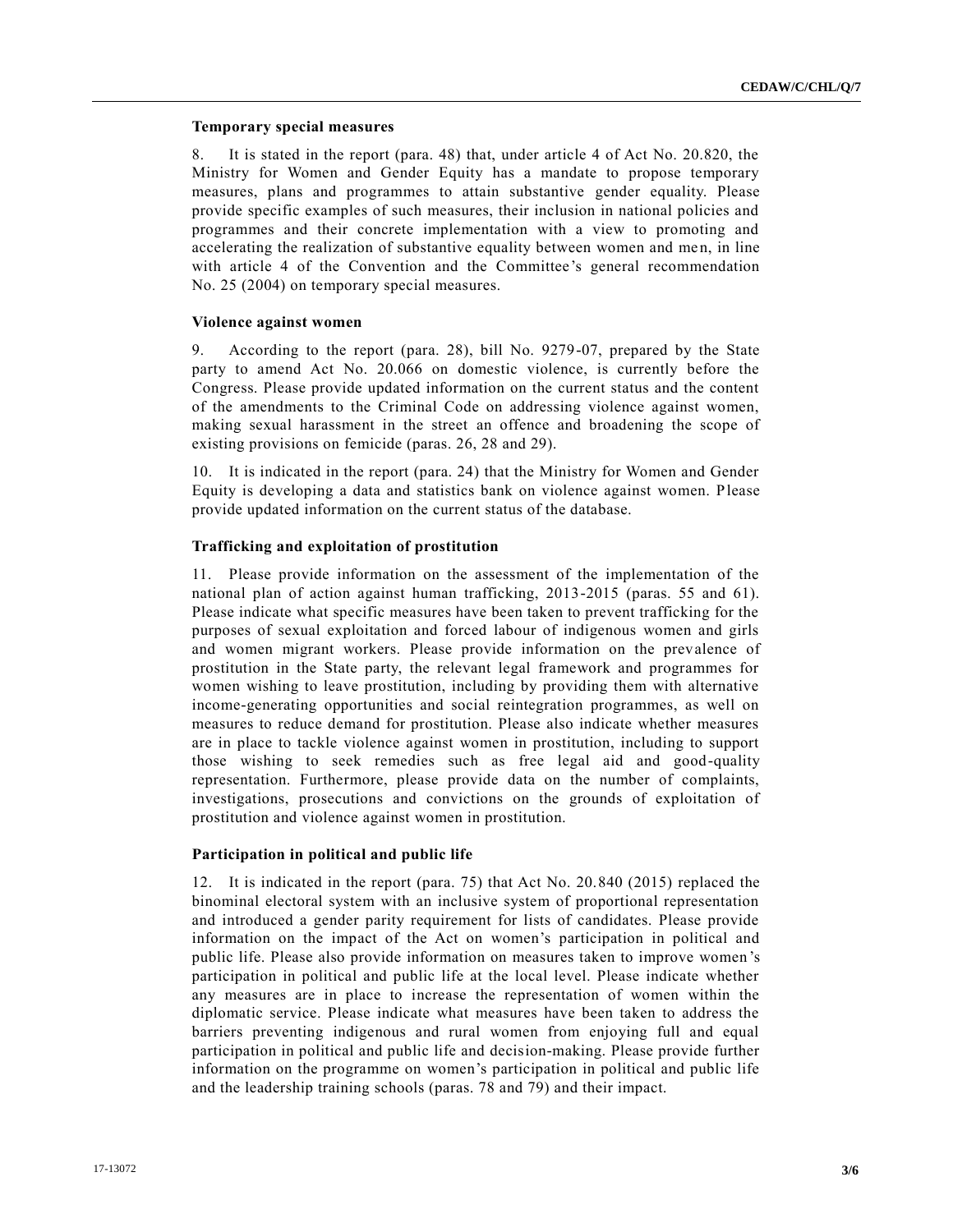#### **Nationality**

13. In the report, it is indicated (para. 84) that the Aliens and Migration Department, in cooperation with the National Civil Registry and Identification Service, has implemented a system to rectify the registration of the children of aliens temporarily present in the country. Please provide information on the content of and the mechanism for operationalizing that system, as well as on the number of women whose children have benefited from it.

### **Education**

14. It is indicated in the report (para. 92) that the Office of the Superintendent of Education, in cooperation with the National Service for Women and Gender Equality, has been working since 2015 on a draft protocol for complaints regarding violations of the rights of students who are pregnant or mothers. Please provide updated information on the status and the implementation of that protocol, as well as about the number of cases of discrimination related to pregnancy and/or maternity and the type of sanctions applied. Please also provide information on the activities undertaken and the results achieved by the Gender Equity Unit of the Undersecretariat for Education of the Ministry of Education, established in March 2015 (para. 96), as well as information on the implementation of the plan to promote education for gender equality for the period 2015-2018 (para. 96). Please further provide information on measures, including temporary special measures, taken to increase female participation in non-traditional areas of vocational training, as well as in the areas of technology and science, at the secondary and tertiary levels.

#### **Employment**

15. It is indicated in the report (para. 110) that the State party prepared a draft act to amend the Labour Code in order to improve the implementation of Act No. 20.348 on equal pay. It is further indicated (para. 111) that the State party promulgated Act No. 20.940, which is expected to reduce the wage gap between men and women. Please provide updated information on the current status of the amendments to the Labour Code and the timeline for their adoption. Please also indicate whether Act No. 20.545 and Act No. 20.761 amending provisions on maternity protection (paras. 49 and 50) apply to women working in both the formal and informal sectors.

#### **Health**

16. Please provide updated information (para. 127) on the current status of the draft legislation on decriminalizing the voluntary termination of pregnancy in three situations. Please also provide updated information on the status of the rules relating to family planning and contraceptive services that are currently being considered (para. 124).

17. Please provide information on measures taken to implement the recommendations of the Committee on the Rights of the Child [\(CRC/C/CHL/CO/4-5,](https://undocs.org/CRC/C/CHL/CO/4) para. 57) and the Committee on the Rights of Persons with Disabilities [\(CRPD/C/CHL/CO/1,](https://undocs.org/CRPD/C/CHL/CO/1) para. 42) regarding the sterilization of women and girls, despite the prohibition of this practice.

#### **Economic and social life**

18. Alternative sources indicate that there is a moderate risk of corruption in the State party's public procurement sector and that public funds are sometimes diverted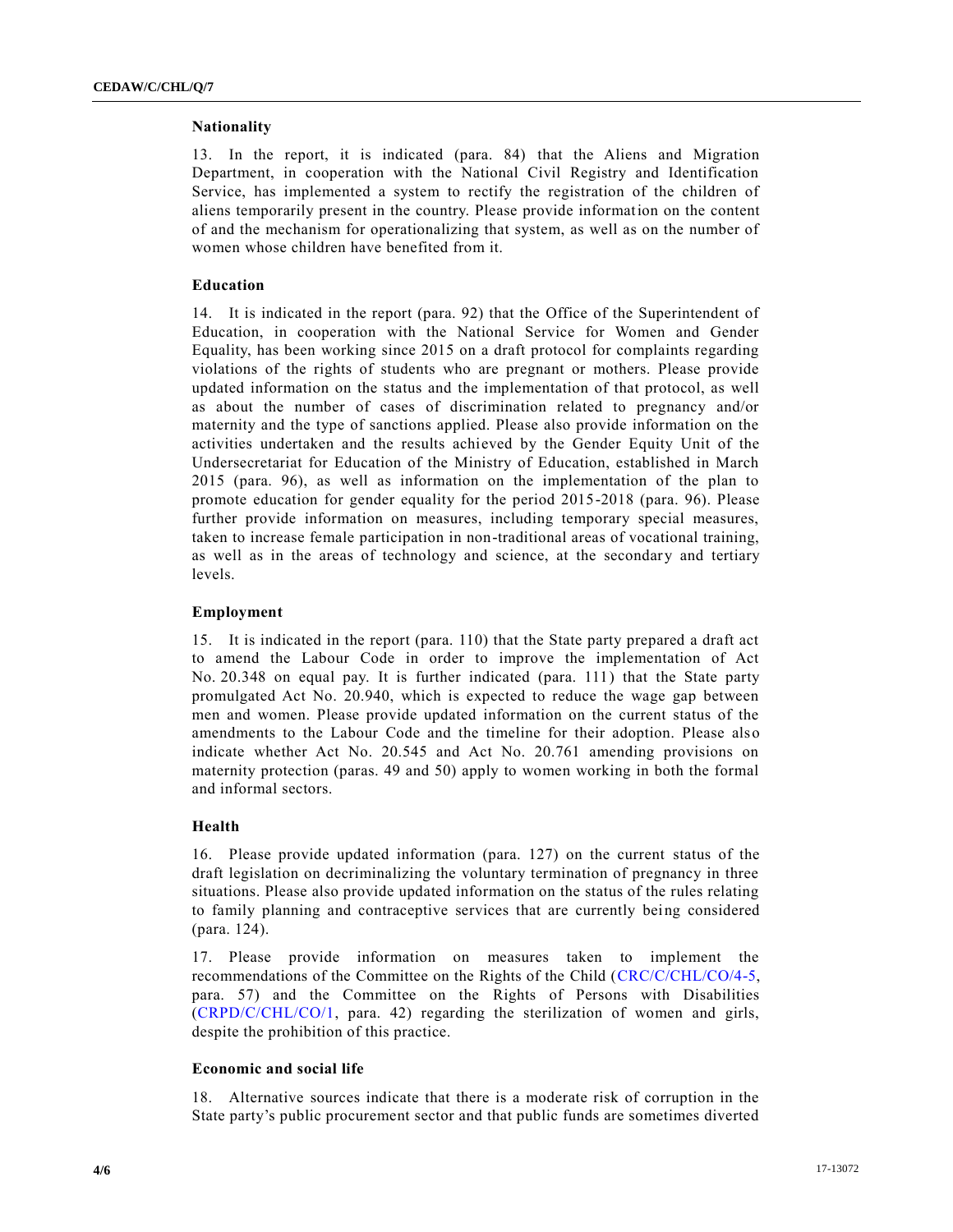to companies, individuals or groups, which may have negative consequences for all human rights, in particular women's rights. Please provide information regarding the impact of that potential source of corruption on the State party's obligations under the Convention and the advancement and protection of women's human rights.

#### **Disaster risk reduction and climate change**

19. Information is provided in the report on some measures taken since the 2010 earthquake and tsunami (para. 146) and it is also indicated (para. 144) that the Ministry of Health is working on a risk management plan that mainstreams the gender perspective in the primary care provided through the health-care system in connection with natural disasters. Please provide updated information on the current status of that plan. Please provide further details on the ways in which natural disasters and climate change affect women disproportionately in the State party. Please further indicate measures taken to ensure the equal participation of women at all levels of decision-making with regard to disaster risk reduction and climate change adaptation, in particular, at the National Platform for Disaster Risk Reduction (para. 139) and on the Risk and Gender Issues Management Board (para. 141).

#### **Indigenous and rural women**

20. It is indicated in the report (para. 100) that the Ministry of Education has been implementing a literacy plan since 2015 and that two thirds of the participants were expected to be women in 2016. Please provide information on measures taken to involve indigenous and rural women in the programme and on the outcome of the initiative. Please also provide updated information on measures, including policies and temporary special measures, implemented and envisaged to improve access by indigenous and rural women to justice, education, employment, health-care services, land and natural resources, credit facilities, community services, decision-making and participation in political and public life. In line with the Committee 's general recommendation No. 34 (2016) on the rights of rural women, please provide statistics and describe to what extent rural and indigenous women are consulted and their rights and interests are taken into account. Please further indicate how the State party reconciles rural development with the demarcation of ancestral land rights of indigenous communities and what measures are in place to ensure that indigenous women have control over their resources and are able to practise their traditional way of life.

# **Women with disabilities and older women**

21. The report contains little information on the situation of women with disabilities and of older women in the State party. Please provide information on measures taken to improve access by women with disabilities and older women to education, employment and health-care services, taking into account the specific needs of such women. Please provide information on measures taken to improve the situation of older women, with reference to the Committee's general recommendation No. 27 (2010) on older women and the protection of their human rights. Please also provide information on the legal remedies in regard to genderbased violence that are available to girls and women with disabilities and older women who are victims and survivors of gender-based violence.

#### **Women in detention**

22. It is indicated in the report (para. 37) that the State party is undertaking a programme to improve health care for women in detention. It is also indicated